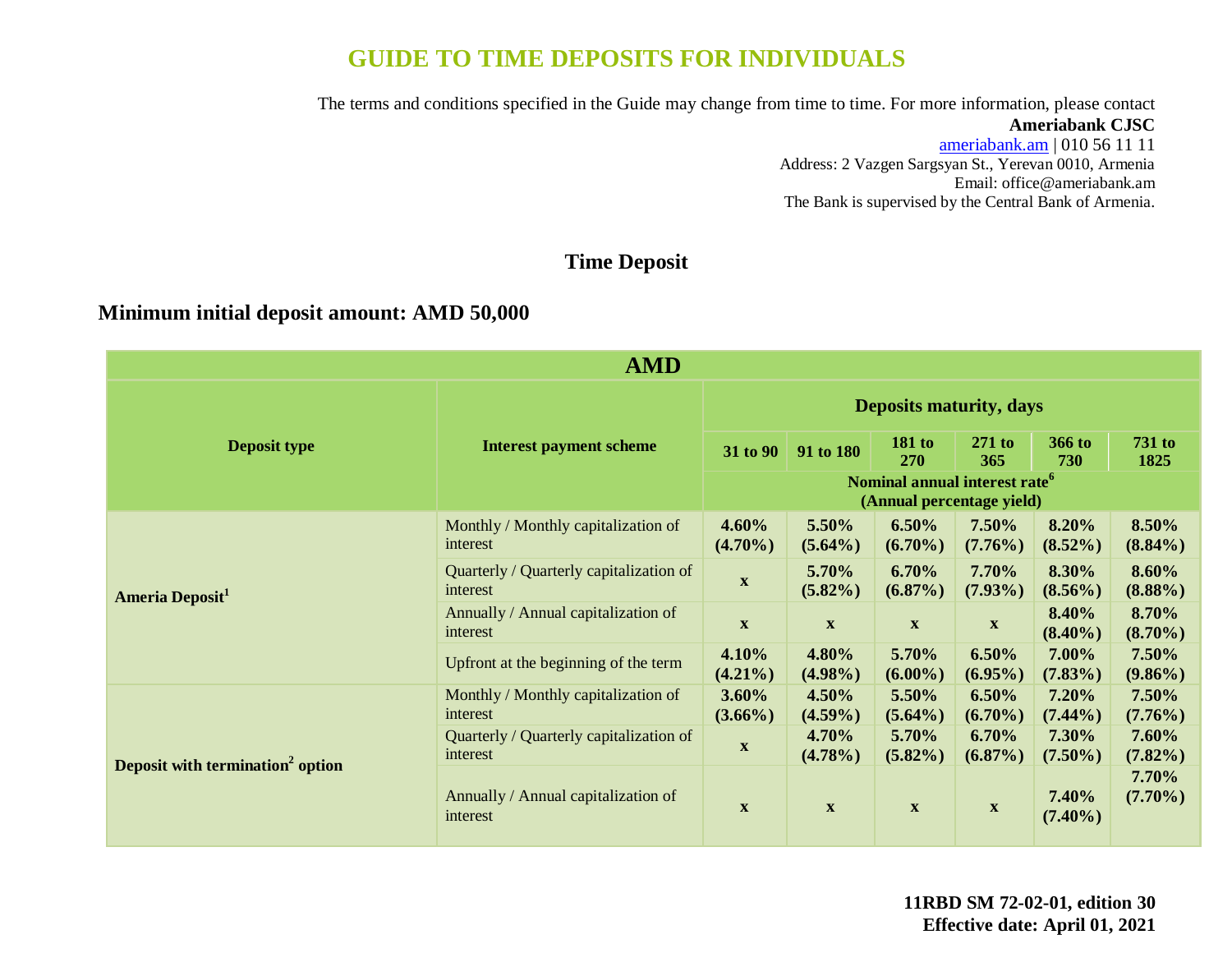|                                                                                      | Monthly / Monthly capitalization of<br>interest     | $\boldsymbol{\mathrm{X}}$ | 5.20%<br>$(5.33\%)$       | 6.20%<br>$(6.38\%)$       | 7.20%<br>$(7.44\%)$       | 7.90%<br>$(8.19\%)$    | 8.20%<br>$(8.52\%)$ |
|--------------------------------------------------------------------------------------|-----------------------------------------------------|---------------------------|---------------------------|---------------------------|---------------------------|------------------------|---------------------|
| Deposit with top-up <sup>3</sup> option                                              | Quarterly / Quarterly capitalization of<br>interest | $\boldsymbol{\mathrm{X}}$ | 5.40%<br>$(5.51\%)$       | 6.40%<br>$(6.56\%)$       | 7.40%<br>$(7.61\%)$       | 8.00%<br>$(8.24\%)$    | 8.30%<br>$(8.56\%)$ |
|                                                                                      | Annually / Annual capitalization of<br>interest     | $\boldsymbol{\mathrm{X}}$ | $\boldsymbol{\mathrm{X}}$ | $\boldsymbol{\mathrm{X}}$ | $\boldsymbol{\mathrm{X}}$ | 8.10%<br>$(8.10\%)$    | 8.40%<br>$(8.40\%)$ |
|                                                                                      | Monthly / Monthly capitalization of<br>interest     | $\boldsymbol{\mathrm{X}}$ | 5.20%<br>$(5.33\%)$       | 6.20%<br>$(6.38\%)$       | 7.20%<br>$(7.44\%)$       | 7.90%<br>$(8.19\%)$    | 8.20%<br>$(8.52\%)$ |
| Deposit with partial withdrawal <sup>4</sup> option                                  | Quarterly / Quarterly capitalization of<br>interest | $\boldsymbol{\mathrm{X}}$ | 5.40%<br>$(5.51\%)$       | 6.40%<br>$(6.56\%)$       | 7.40%<br>$(7.61\%)$       | 8.00%<br>$(8.24\%)$    | 8.30%<br>$(8.56\%)$ |
|                                                                                      | Annually / Annual capitalization of<br>interest     | $\boldsymbol{\mathrm{X}}$ | $\boldsymbol{\mathrm{X}}$ | $\boldsymbol{\mathrm{X}}$ | $\boldsymbol{\mathrm{X}}$ | 8.10%<br>$(8.10\%)$    | 8.40%<br>$(8.40\%)$ |
| Deposit with top-up <sup>3</sup> and termination <sup>2</sup><br>options             | Monthly / Monthly capitalization of<br>interest     | $\boldsymbol{\mathrm{X}}$ | 4.20%<br>$(4.28\%)$       | 5.20%<br>$(5.33\%)$       | 6.20%<br>$(6.38\%)$       | $6.90\%$<br>$(7.12\%)$ | 7.20%<br>$(7.44\%)$ |
|                                                                                      | Quarterly / Quarterly capitalization of<br>interest | $\boldsymbol{\mathrm{X}}$ | 4.40%<br>$(4.47\%)$       | 5.40%<br>$(5.51\%)$       | 6.40%<br>$(6.56\%)$       | 7.00%<br>$(7.19\%)$    | 7.30%<br>$(7.50\%)$ |
|                                                                                      | Annually / Annual capitalization of<br>interest     | $\boldsymbol{\mathrm{X}}$ | $\mathbf{X}$              | $\boldsymbol{\mathrm{X}}$ | $\mathbf{X}$              | 7.10%<br>$(7.10\%)$    | 7.40%<br>$(7.40\%)$ |
| Deposit with partial withdrawal <sup>4</sup> and<br>termination <sup>2</sup> options | Monthly / Monthly capitalization of<br>interest     | $\boldsymbol{\mathrm{X}}$ | 4.20%<br>$(4.28\%)$       | 5.20%<br>$(5.33\%)$       | 6.20%<br>$(6.38\%)$       | $6.90\%$<br>$(7.12\%)$ | 7.20%<br>$(7.44\%)$ |
|                                                                                      | Quarterly / Quarterly capitalization of<br>interest | $\boldsymbol{\mathrm{X}}$ | 4.40%<br>$(4.47\%)$       | 5.40%<br>$(5.51\%)$       | 6.40%<br>$(6.56\%)$       | 7.00%<br>$(7.19\%)$    | 7.30%<br>$(7.50\%)$ |
|                                                                                      | Annually / Annual capitalization of<br>interest     | $\boldsymbol{\mathrm{X}}$ | $\boldsymbol{\mathrm{X}}$ | $\boldsymbol{\mathrm{X}}$ | $\boldsymbol{\mathrm{X}}$ | 7.10%<br>$(7.10\%)$    | 7.40%<br>$(7.40\%)$ |
| Deposit with top-up <sup>3</sup> and partial<br>withdrawal <sup>4</sup> options      | Monthly / Monthly capitalization of<br>interest     | $\mathbf x$               | 4.90%<br>$(5.01\%)$       | 5.90%<br>$(6.06\%)$       | $6.90\%$<br>$(7.12\%)$    | 7.60%<br>$(7.87\%)$    | 7.90%<br>$(8.19\%)$ |
|                                                                                      | Quarterly / Quarterly capitalization of<br>interest | $\boldsymbol{\mathrm{X}}$ | 5.10%<br>$(5.20\%)$       | 6.10%<br>$(6.24\%)$       | 7.10%<br>$(7.29\%)$       | 7.70%<br>$(7.93\%)$    | 8.00%<br>$(8.24\%)$ |
|                                                                                      | Annually / Annual capitalization of<br>interest     | $\boldsymbol{\mathrm{X}}$ | $\boldsymbol{\mathrm{X}}$ | $\boldsymbol{\mathrm{X}}$ | $\boldsymbol{\mathrm{X}}$ | 7.80%<br>$(7.80\%)$    | 8.10%<br>$(8.10\%)$ |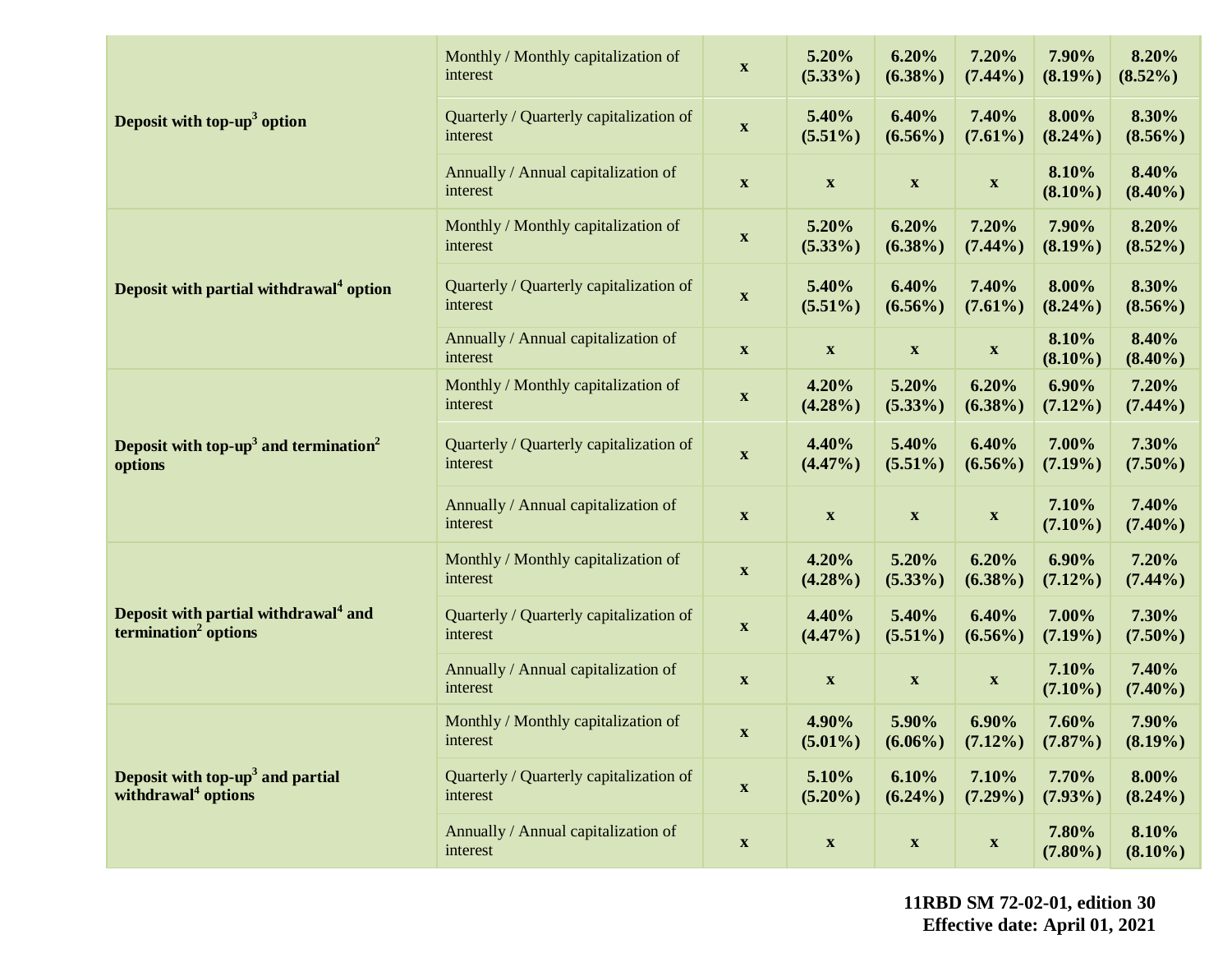|                                                                                                               | Monthly / Monthly capitalization of<br>interest     | $\mathbf X$  | 3.90%<br>$(3.97\%)$       | 4.90%<br>$(5.01\%)$       | 5.90%<br>$(6.06\%)$ | 6.60%<br>$(6.80\%)$    | $6.90\%$<br>$(7.12\%)$ |
|---------------------------------------------------------------------------------------------------------------|-----------------------------------------------------|--------------|---------------------------|---------------------------|---------------------|------------------------|------------------------|
| Deposit with top-up <sup>3</sup> , partial withdrawal <sup>4</sup><br>and<br>termination <sup>2</sup> options | Quarterly / Quarterly capitalization of<br>interest | $\mathbf X$  | 4.10%<br>$(4.16\%)$       | 5.10%<br>$(5.20\%)$       | 6.10%<br>$(6.24\%)$ | 6.70%<br>$(6.87\%)$    | 7.00%<br>$(7.19\%)$    |
|                                                                                                               | Annually / Annual capitalization of<br>interest     | $\mathbf{X}$ | $\boldsymbol{\mathrm{X}}$ | $\boldsymbol{\mathrm{X}}$ | $\mathbf{X}$        | $6.80\%$<br>$(6.80\%)$ | 7.10%<br>$(7.10\%)$    |
|                                                                                                               | Monthly / Monthly capitalization of<br>interest     | $\mathbf X$  | $\mathbf x$               | $\mathbf X$               | $\mathbf{X}$        | 8.20%<br>$(8.52\%)$    | 8.50%<br>$(8.84\%)$    |
| Deposit with accumulation <sup>5</sup> option                                                                 | Quarterly / Quarterly capitalization of<br>interest | $\mathbf{X}$ | $\mathbf X$               | $\boldsymbol{\mathrm{X}}$ | $\mathbf{X}$        | 8.30%<br>$(8.56\%)$    | 8.60%<br>$(8.88\%)$    |
|                                                                                                               | Annually / Annual capitalization of<br>interest     |              | $\mathbf{X}$              | $\mathbf{X}$              | $\mathbf{X}$        | 8.40%<br>$(8.40\%)$    | 8.70%<br>$(8.70\%)$    |

#### **ATTENTION!**

**THE INTEREST IS ACCRUED TO THE DEPOSIT AMOUNT AT THE NOMINAL INTEREST RATE. THE ANNUAL PERCENTAGE YIELD SHOWS THE INCOME YOU CAN EARN IF YOU MAKE THE MANDATORY DEPOSIT PAYMENTS AND RECEIVE THE ACCRUED INTEREST WITH THE SELECTED FREQUENCY.** 

ANNUAL PERCENTAGE YIELD IS CALCULATED BY THE FOLLOWING FORMULA:

$$
A=\sum_{n=1}^N\frac{K_n}{\frac{D_n}{(1+i)^{\frac{D_n}{365}}}}
$$

where

**i** is the narrowly defined effective rate (NDER)

**Kn** is n number of cash flows from the Bank's perspective

**N** is the number of cash flows related to that particular financial instrument

**A** is the initial amount attracted or provided

**Dn** is the period of receiving the nth cash flows expressed in the days elapsed from the day of the first flow (the day of first flow being the day of attracting or issuing the amounts)

Where there is X in any cell of the table, the respective condition is not applicable to that deposit type.

<sup>1</sup>**AMERIA DEPOSIT** is a standard deposit where the depositors (or a third party) may not add to or withdraw amounts from the deposit account throughout the term of the deposit agreement.

<sup>2</sup>If the depositor terminates the deposit agreement before the due date, the bank shall recalculate the accrued interest at the rate applicable to the selected deposit for the actual number of days elapsed as of the termination date. Partial termination of the deposit is not allowed.

If the deposit is requested back within a 30-day period after the start date, interest is recalculated at an annual rate of 0.1%.

In this case, the option of "payment of interest upfront at the beginning of the term" is not applicable.

**11RBD SM 72-02-01, edition 30 Effective date: April 01, 2021**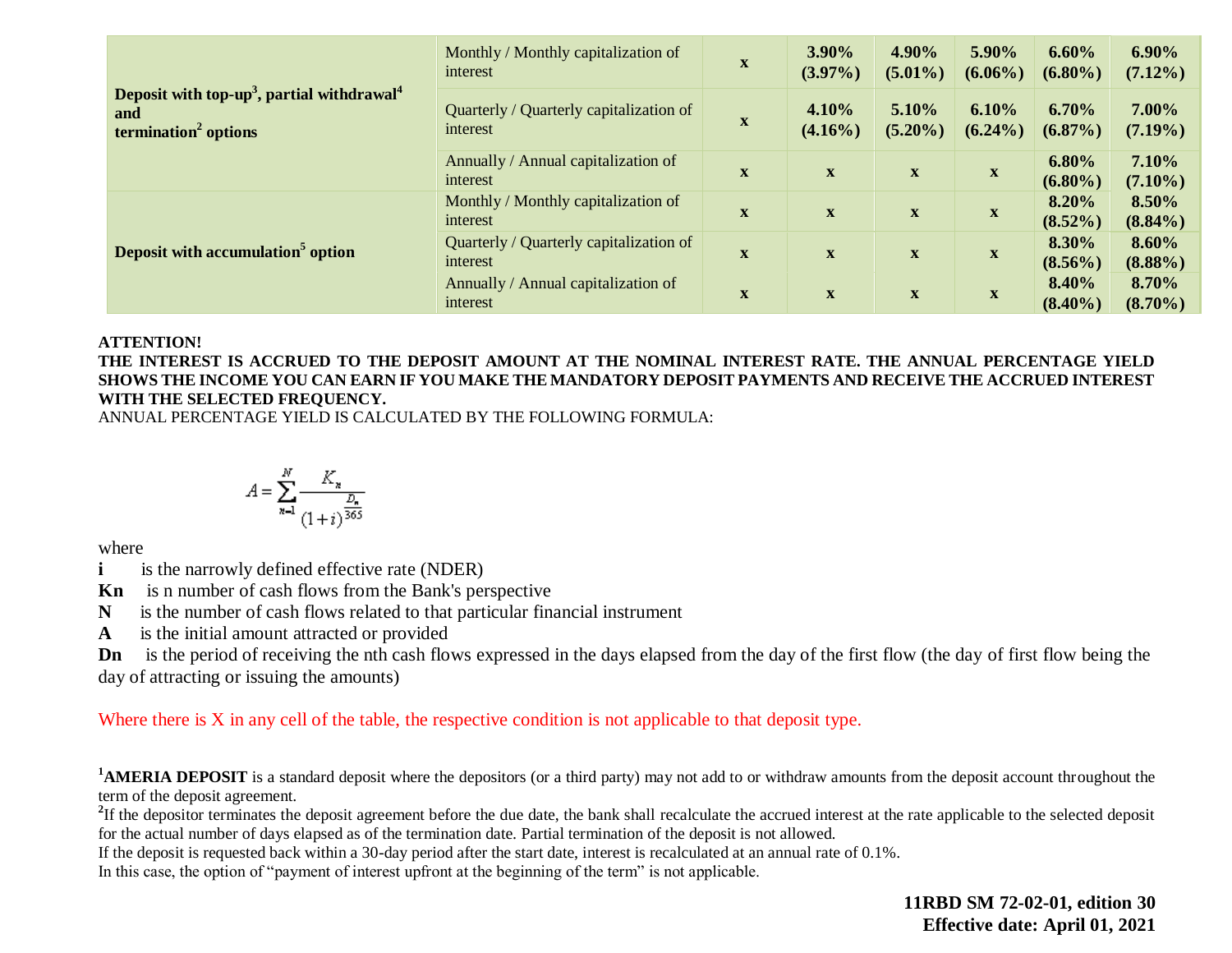<sup>3</sup>The client may top up the deposited amount throughout the term except the last 3 months. Maximum allowed increase is 30% of initial deposit amount. If the deposit with a top-up option is renewed automatically, it will be considered a new deposit, and after the renewal the top-up restrictions shall apply in the same manner as they would apply to a new deposit with the same terms.

Funds transferred by third parties can be deposited in the name of the depositor provided the required details of deposit account are specified.

In this case, the option of "payment of interest upfront at the beginning of the term" is not applicable.

<sup>4</sup>The client can partially withdraw the deposited amount throughout the term except the first 3 months. Maximum allowed withdrawal is 30% of initial deposit amount. Interest accrued to the repaid amount shall not be recalculated.

If you withdraw a part of the deposit amount, we will provide you a deposit account statement. You will be required to confirm the receipt of the statement and actual decrease of the deposited amount with your signature.

In this case, the option of "payment of interest upfront at the beginning of the term" is not applicable.

<sup>5</sup>The client may increase the deposit by up to AMD 10 million regardless of initially deposited amount. If the deposit with an accumulation option is renewed automatically, it will be considered a new deposit, and after the renewal the top-up restrictions shall apply in the same manner as they would apply to a new deposit. Funds transferred by third parties can be deposited in the name of the depositor provided the required details of deposit account are specified.

Top up, partial withdrawal and termination options are not applicable to cumulative deposits. Each client can have only one active deposit with accumulation option.

<sup>6</sup>+0.25% interest rate is applied for new AMD time deposits opened via Internet/Mobile Bank (not applicable to the Premium/Partner client deposits if the deposit term is 181 days and more)

### **Terms and conditions for deposits over AMD 2 billion or foreign currency equivalent are determined in accordance with applicable internal regulations of the Bank.**

#### **Additional benefits:**

We may, at our own discretion, provide to the depositor a loan or revolving or non-revolving line of credit on card (debit or credit) under the following conditions:

| Currencv                    | Interest rate                              | Loan (Line of credit) / Deposit (LTV) Ratio <sup>1</sup> |
|-----------------------------|--------------------------------------------|----------------------------------------------------------|
|                             |                                            |                                                          |
| Same as deposit currency    | Deposit rate $+4\%$                        | Up to $90\%$                                             |
| Other than deposit currency | The rate specified in Retail Lending Terms | Up to $70\%$                                             |
|                             |                                            |                                                          |

We will have the right to charge the amount of any overdue liabilities on credit card to the deposit account through direct debit (without prior consent of the depositor).

## **Terms and Conditions**

 $\overline{a}$ 

- 1. The payment of deposit to the bank is documented by a written instrument, e.g. bank deposit application-agreement.
- 2. The deposit may be made in the name of a third party. Such another person may be a minor. The designated third party may obtain the depositor rights upon completing a respective application-form and presenting their claim to us based on the specified rights. If the designated beneficiary of the deposit is a minor,

<sup>1</sup> Deposit amount used for calculation of the ratio does not include interest paid at the beginning of term.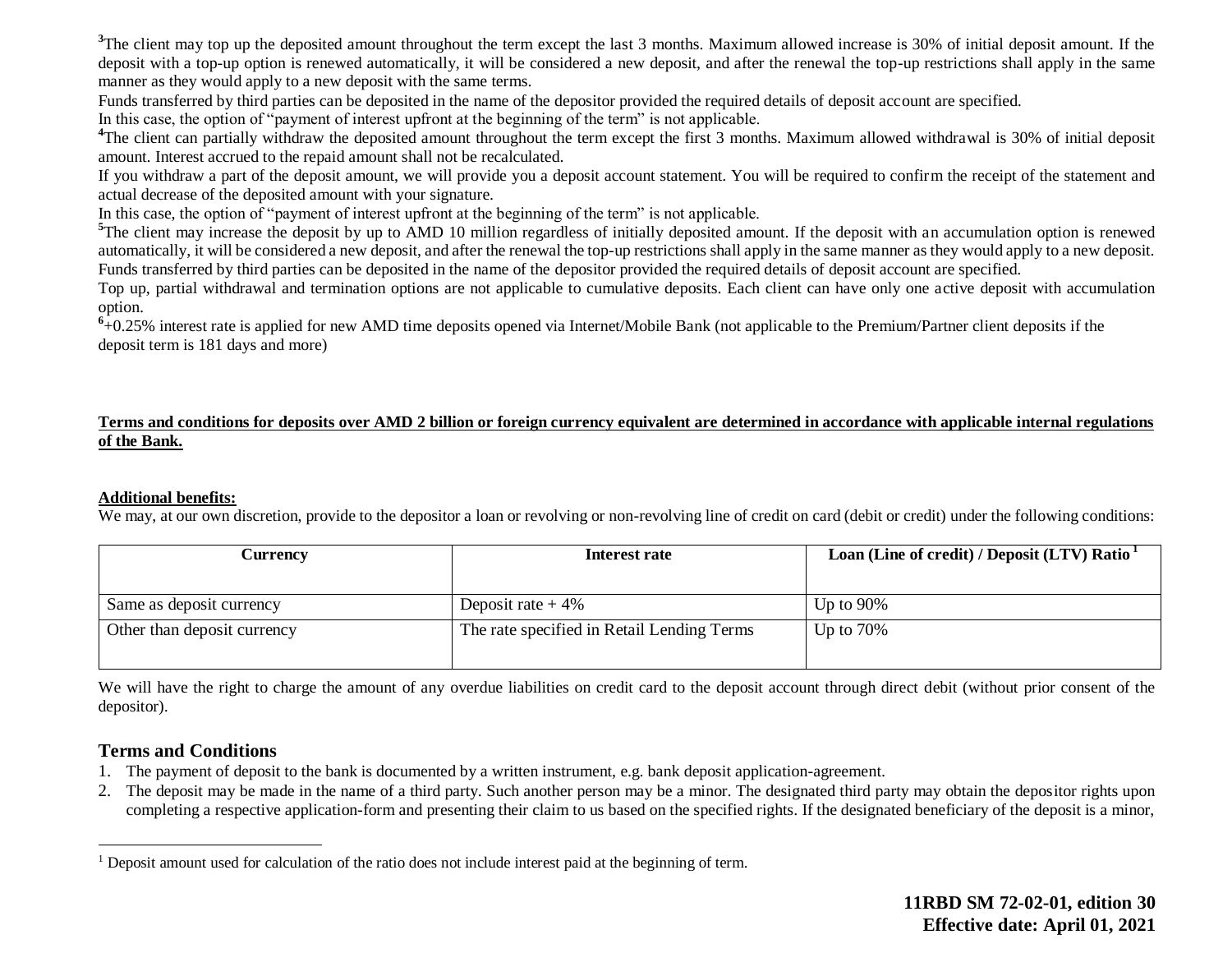the latter may claim the deposited amount only when he/she reaches the age of 18. Before that the same rights may be exercised by the minor's legal representative(s). Before we receive the third party claim based on the depositor rights, the deposit may be administered only by the signatory of the Application-Agreement who had made the deposit, subject to the instructions and conditions specified in the Application-Agreement.

- 3. For the depositor wishing to make a time deposit we will open an account in AMD. If the time deposit is made in foreign currency, we will open an account in the deposit currency as well. In the latter case no account opening fee is charged.
- 4. Account maintenance tariffs and terms are availabl[e here.](https://ameriabank.am/content.aspx?id=openning+and+service+of+bank+accounts+(retail)&page=99&itm=account&lang=28)
- 5. The list of documents and information required for opening a bank account and making a deposit is available **[here](https://ameriabank.am/userfiles/file/Account_openning_required_documents_2.pdf)**.
- 6. Acting in accordance with the Republic of Armenia Law "On Combating Money Laundering and Terrorism Financing" we may request you to provide additional information and documents for the customer due diligence based on the "Know your customer" principle, as well as ask you additional questions during verbal communication (if required so).
- 7. Agreements, covenants, cooperation or memberships of the Bank may have direct impact on the consumers (for example, according to the agreement executed with the US under the Foreign Account Tax Compliance Act (FATCA) the financial institution may collect additional information to find out whether you are a US tax payer).
- 8. We will provide you the statements of your accounts through communication channels and at frequency agreed between you and us and/or in accordance with the Armenian laws and regulations. **YOU HAVE THE RIGHT TO COMMUNICATE WITH A FINANCIAL INSTITUTION VIA THE CHANNEL YOU PREFER: BY REGULAR POST OR EMAIL. EMAIL IS THE MOST CONVENIENT WAY TO GET INFORMATION. IT'S AVAILABLE 24/7, FREE FROM RISK OF LOSS OF INFORMATION STORED ON PAPER AND IS MORE CONFIDENTIAL.**

Account statements are subject to the following terms.

| Fee for provision of account statement                                                                                                          |                                                                |
|-------------------------------------------------------------------------------------------------------------------------------------------------|----------------------------------------------------------------|
| Provision of up to 1 year-old account statements, copies of account statements or<br>other documents kept in electronic form                    | Free                                                           |
| Provision of more than 1 year-old account statements or copies of account<br>statements or provision of other documents kept in electronic form | AMD 5,000,<br>VAT included<br>per annual statement per account |
| Provision of more than 1 year-old account statement or other electronic document,<br>by emailing to the customer without stamp                  | AMD 3,000,<br>VAT included<br>per annual statement per account |

| Fee for delivery of account statement |                                 |
|---------------------------------------|---------------------------------|
| By e-mail                             | Free                            |
| By post within Armenia                | AMD 1,000 monthly, VAT included |
| By post outside Armenia <sup>2</sup>  | As per postal service bills     |

- 9. The Bank calculates interest using 365 as denominator.
- 10. Interest is accrued for the calendar days within the period starting on the day the deposit amount is accepted by us until the day preceding the day when the amount is returned to the depositor or is withdrawn from the depositor's account for another reason.
- 11. The interest is taxable at 10% pursuant to the tax legislation of Republic of Armenia.

 $\overline{a}$ 

<sup>&</sup>lt;sup>2</sup> The delivery is by regular mail.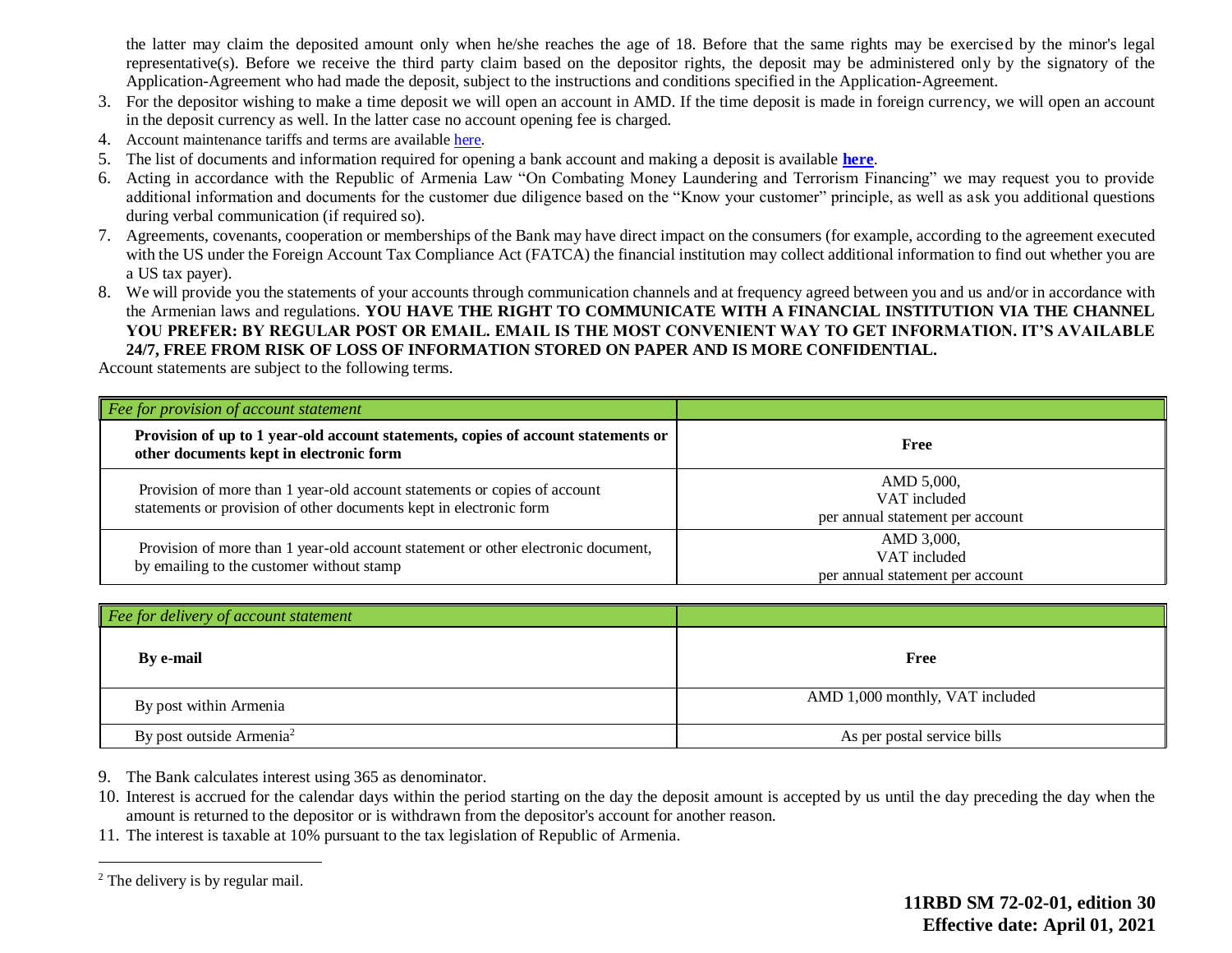12. The interest may be paid according to the one of the following schemes as defined in the deposit agreement:

**7.1. Monthly payment:** interest is credited to the depositor's account on monthly basis from the deposit start date. Before payment of interest we will withhold the income tax.

**7.2. Monthly capitalization of interest**: net interest (after tax) is accrued to the deposit principal every month to the start date of the deposit or on the first banking day after that. Interest for each subsequent period is accrued to the sum of the previous month's interest and the principal.

**7.3. Quarterly payment:** interest is credited to the depositor's bank account on quarterly basis on the last day of the quarter. Before payment of interest we will withhold the income tax.

**7.4. Quarterly capitalization of interest**: net interest (after tax) is accrued to the deposit principal once a quarter to the start date of the deposit or on the first banking day after that. Interest for each subsequent period is accrued to the sum of the previous month's interest and the principal.

**7.5. Annual payment:** interest is accrued from the deposit start date and is credited to the depositor's account on annual basis on the last day of the year. Before payment of interest we will withhold the income tax.

**7.6. Annual capitalization of interest**: net interest (after tax) is accrued to the deposit principal once a year to the start date of the deposit or on the first banking day after that. Interest for each subsequent period is accrued to the sum of the previous month's interest and the principal.

**7.7. Interest payment upfront at the beginning of the term:** the interest for the entire term of the deposit is paid to the depositor's account upfront on the day the deposit was made. Before payment of interest we will withhold the income tax.

- 13. We will not, at our sole initiative and discretion, decrease the interest rate defined by the application-agreement during the deposit term.
- 14. The deposit application-agreement may be extended in cases and manner provided for thereby and Terms and Conditions of Deposits for Individuals.
- 15. We will repay the deposit, whether in whole or in part, forthwith upon request of the depositor. If the client terminates the deposit before the due date, we will recalculate and repay the amount based on the depositor's application. In this case, we will pay interest at a 0.1% annual interest rate instead of the rate defined by the deposit agreement. Any interest already paid that should have been charged back after recalculation shall be charged to the principal amount of deposit after deduction of interest calculated at 0.1% annual interest rate. This clause is applicable unless otherwise defined by deposit terms and/or deposit agreement.
- 16. If the depositor does not request to return the deposit amount upon the expiry of the deposit, then based on the option selected by the depositor in the applicationagreement either (i) the agreement is prolonged according to the terms specified therein and the rates effective in the bank at that moment, or (ii) the deposit is transferred to the depositor's bank account subject to applicable rates and fees.
- 17. In case of the depositor's decease, accrual of interest will continue until expiry of deposit agreement, after which we will transfer the deposit and accrued interest to the depositor's account. In this case, these amounts will be transferred to the heirs of the depositor upon submission of properly perfected and executed documents on property rights testifying to the fact of inheritance.
- 18. Repayment of deposits is guaranteed by the Deposit Guarantee Fund (location: 15 Khorenatsi St., 0010, Yerevan, Elite Plaza Business Center)in accordance with the Law of the Republic of Armenia "On Guarantee of Remuneration of Bank Deposits of Individuals". The Law defines the following terms of deposit guarantee:
	- For deposits in AMD only, the guarantee coverage is AMD 16 million.
	- For deposits in foreign currency only, the guarantee coverage is AMD 7 million.
	- For deposits both in AMD and foreign currency where the AMD-denominated deposit exceeds AMD 7 million, the guarantee coverage is up to AMD 16 million for AMD-denominated amount only.
	- For deposits both in AMD and foreign currency where the AMD-denominated deposit amount is less than AMD 7 million, the guarantee coverage is 100% for AMD deposit + difference between AMD 7 million and reimbursed amount in AMD for foreign currency deposit.

Note, that

- all AMD deposits with the Bank are considered one AMD deposit.
- all foreign currency deposits with the Bank are considered one foreign currency deposit.
- 19. Your right to manage the funds on the account cannot be restricted, except where (i) funds are blocked or restricted or transactions through account suspended in accordance with the laws and regulations of the Republic of Armenia by request of the Service for Compulsory Execution of Judicial Acts or tax authorities based on court ruling or award, or (ii) this is envisaged by other agreements entered into by and between you and the Bank or by Republic of Armenia laws and regulations.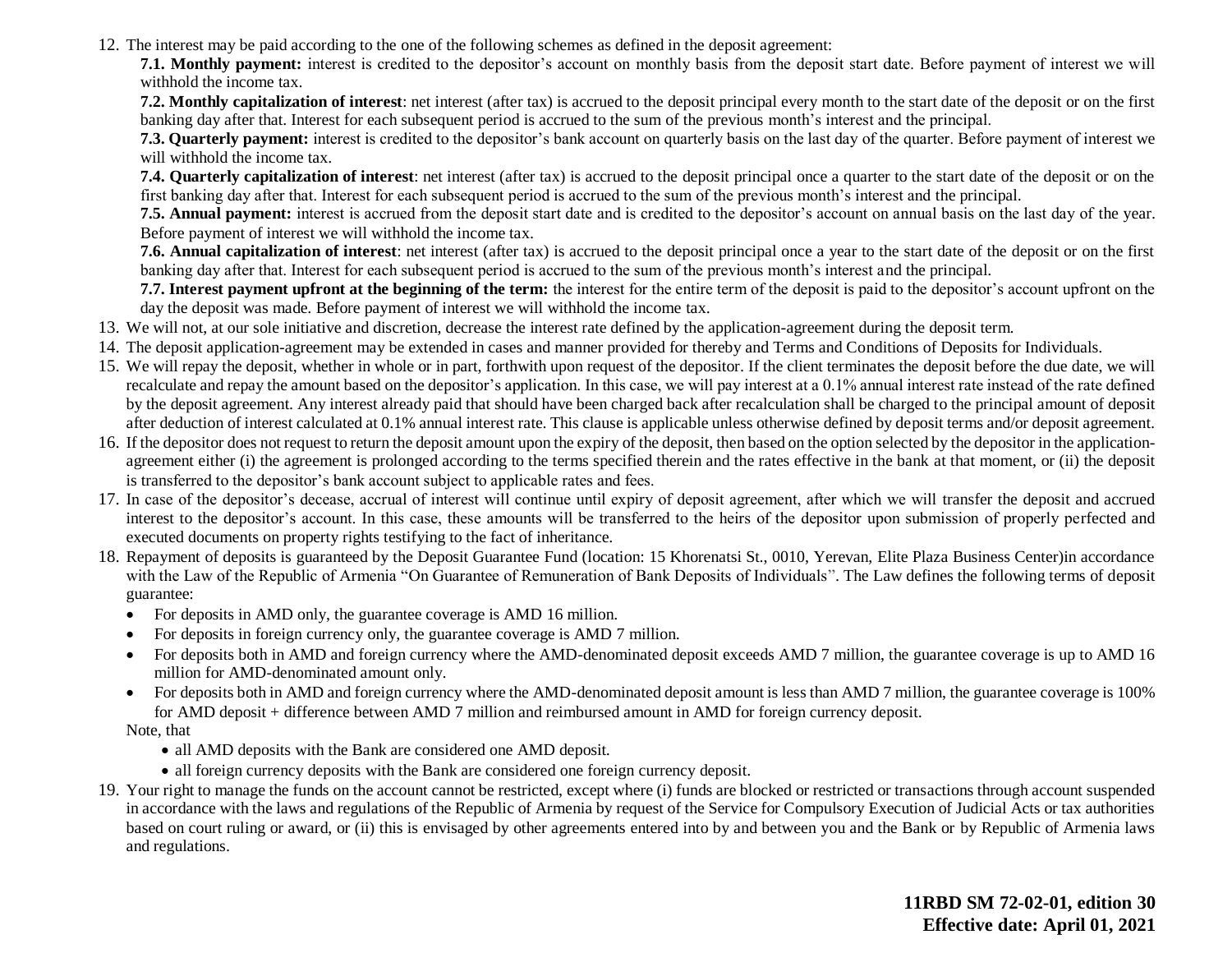- 20. Funds on the account can be withdrawn without the client's instruction by request of the Service for Compulsory Execution of Judicial Acts and tax authorities based on court ruling or award, as well as in cases provided for by applicable Armenian laws and agreements entered into between the Bank and the client.
- 21. Terms and conditions of distance banking are presented in [General Terms and Conditions of Provision of Banking Services to Individuals,](https://ameriabank.am/content.aspx?id=openning+and+service+of+bank+accounts+(retail)&page=99&itm=account&lang=28) clause 3.
- 22. To find out more about the service network of the Bank, location and open hours of the branches, please click [here.](https://ameriabank.am/infrastructure.aspx?lang=28)
- 23. Any disputes and disagreements arising out of or in connection with the deposit application-agreement shall be resolved in accordance with the laws and regulations of the Republic of Armenia.

Disagreements and disputes arising out of a property claim with a value equal to or less than AMD 10 million or its foreign currency equivalent may be settled through the Financial System Mediator.

**Attention!** Individuals are entitled to submit their claims arising out of the transaction between the financial institution and the consumer to the **[Financial](https://ameriabank.am/Page.aspx?id=423&lang=33)  [System Mediator](https://ameriabank.am/Page.aspx?id=423&lang=33)**. Ameriabank has waived its right to dispute the decisions of the Financial System Mediator which is applicable only in relation to the claims, where the amount of the property claim does not exceed AMD 250,000 or its equivalent in another currency, and the amount of transaction does not exceed AMD 500,000 or its equivalent in another currency.

24. ATTENTION! "YOUR FINANCIAL DATABASE" IS AN ELECTRONIC SYSTEM AIMED AT FACILITATING SEARCHING AND COMPARISON OF THE SERVICES OFFERED TO INDIVIDUALS AND MAKING THE CHOICE EASIER FOR YOU. You may access the website at [www.fininfօ.am.](https://www.arlis.am/Res/)

| <b>Example 1.</b>                                   |                                                                               |
|-----------------------------------------------------|-------------------------------------------------------------------------------|
| Deposit type:                                       | Ameria Deposit                                                                |
| <b>Currency:</b>                                    | <b>AMD</b>                                                                    |
| Term and interest payment scheme:                   | 366 days, with the interest payable upfront at the beginning of the term      |
| <b>Deposit amount:</b>                              | AMD 100,000                                                                   |
| Annual simple interest rate:                        | 7.5%                                                                          |
| Deposit start date:                                 | 01/06/2020                                                                    |
| <b>Maturity:</b>                                    | 02/06/2021                                                                    |
| Interest payment date:                              | 01/06/2020                                                                    |
|                                                     | (the deposit will be effective for 366 days, the deposit payment date is left |
|                                                     | out)                                                                          |
| Interest to be paid                                 | $100,000 * 7.5/100/365 * 366 = 7,520.55$ AMD                                  |
| Net interest to be paid<br>(less $10\%$ income tax) | $7,520.55 - 7,520.55 * 10/100 = 6,768.50$ AMD                                 |

| <b>Example 2.</b>                          |                                                                          |
|--------------------------------------------|--------------------------------------------------------------------------|
| Deposit type:                              | Ameria Deposit with partial withdrawal option                            |
| <b>Currency:</b>                           | AMD                                                                      |
| Term and interest payment scheme:          | 181 days, preferred interest payment scheme is quarterly capitalization. |
| Deposit amount:                            | AMD 100,000                                                              |
| Annual simple interest rate:               | 6.9%                                                                     |
| Deposit start date:                        | 01/06/2020                                                               |
| <b>Maturity:</b>                           | 29/11/2020                                                               |
| <b>First interest capitalization date:</b> | 29/08/2020                                                               |
|                                            | (the deposit will be effective for 90 days)                              |
| Interest to be paid                        | $100,000 * 6.9/100/365 * 90 = 1,701.37$ AMD                              |
| Net interest to be paid                    | $1,701.37 - 1,701.37 * 10/100 = 1,531.23$ AMD                            |
| (less $10\%$ income tax)                   |                                                                          |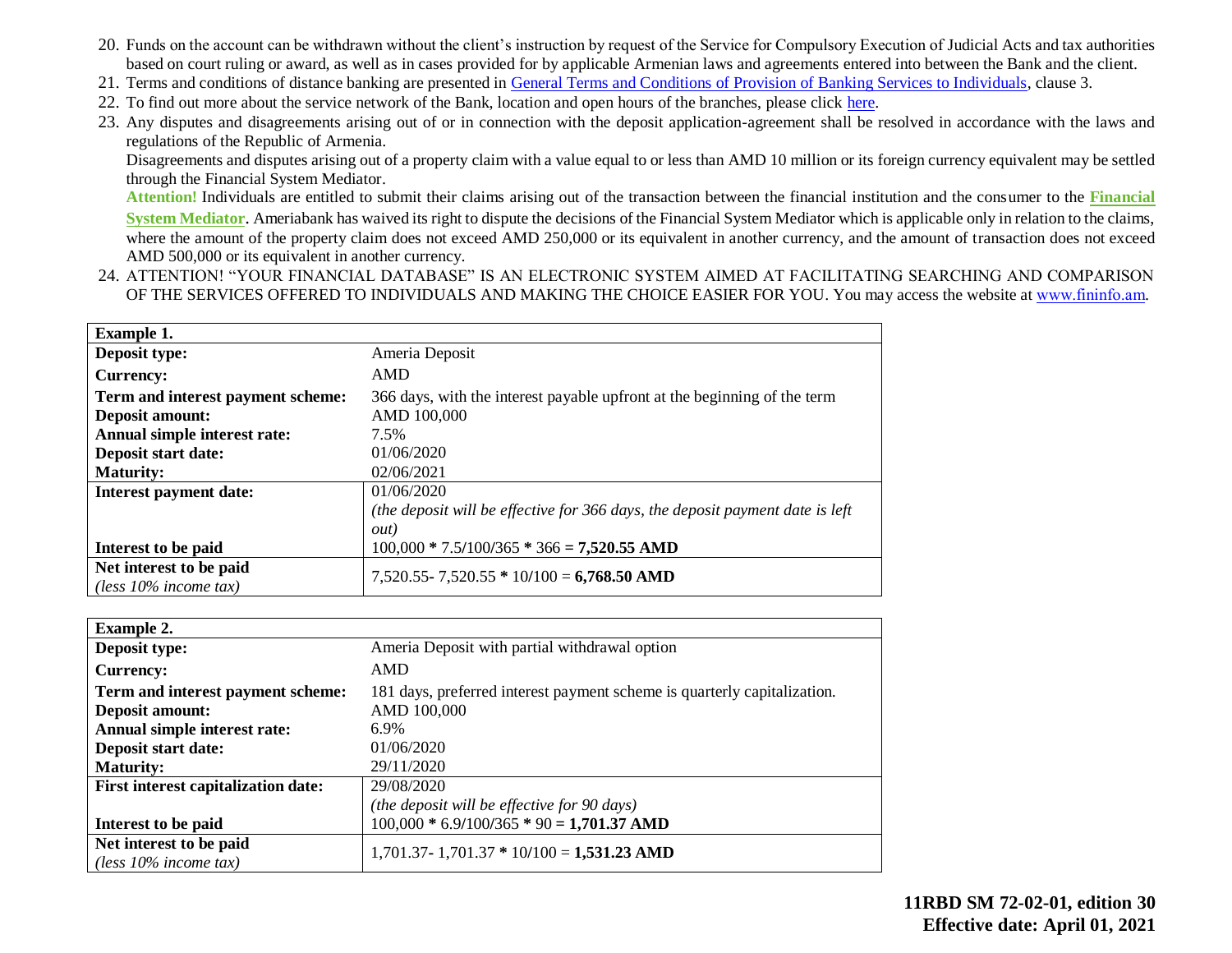| <b>Deposit principal</b>             | $100,000 + 1,531.23 = 101,531.23$ AMD                                     |
|--------------------------------------|---------------------------------------------------------------------------|
|                                      | On November 30, 2020, the depositor withdrew AMD 21,531.23.               |
| Second interest capitalization date: | 29/11/20                                                                  |
|                                      | (the deposit will be effective for 91 days (payment date is counted out), |
|                                      | during which the deposit principal will be AMD 101,531.23 for 1 day and   |
|                                      | AMD 80,000.00 for the remaining 90 days)                                  |
| Interest to be paid                  | $(101,531.23 * 6.9/100/365 * 1) + (80,000 * 6.9/100/365 * 90) = 19.19 +$  |
|                                      | $1,361.10 = 1,380.29$ AMD                                                 |
| Net interest to be paid              |                                                                           |
| (less $10\%$ income tax)             | $1,380.29 - 1,380.29*10/100 = 1,242.26$ AMD                               |

| Example 3.                                          |                                                                                                 |
|-----------------------------------------------------|-------------------------------------------------------------------------------------------------|
| Deposit type:                                       | Ameria Deposit with termination and top-up options                                              |
| <b>Currency:</b>                                    | <b>USD</b>                                                                                      |
| Term and interest payment<br>scheme:                | 271 days, preferred interest payment scheme is quarterly payment.                               |
| <b>Deposit amount:</b>                              | <b>USD 10,000</b>                                                                               |
| Annual simple interest rate:                        | 2.2%                                                                                            |
| Deposit start date:                                 | 01/06/2020                                                                                      |
| <b>Maturity:</b>                                    | 27/02/2021                                                                                      |
| First interest payment date:                        | 29/08/2020                                                                                      |
|                                                     | (the deposit will be effective for 90 days)                                                     |
| Interest to be paid                                 | $10,000 * 2.2/100/365 * 90 = 54.25$ USD                                                         |
| Net interest to be paid<br>(less $10\%$ income tax) | 54.25 - 54.25 * 10/100 = 48.82 USD                                                              |
| Second interest payment date:                       | 27/11/2020                                                                                      |
|                                                     | (the deposit will be effective for 90 days)                                                     |
| Interest to be paid                                 | $10,000 * 2.2/100/365 * 90 = 54.25$ USD                                                         |
| Net interest to be paid<br>(less $10\%$ income tax) | 54.25 - 54.25 * 10/100 = 48.83 USD                                                              |
| Third interest payment date:                        | 27/02/2021<br>(the deposit will be effective for 91 days, the deposit payment date is left out) |
| Interest to be paid                                 | $10,000 * 2.2/100/365 * 91 = 54.85$ USD                                                         |
| Net interest to be paid<br>(less $10\%$ income tax) | 54.85 - 54.85 * 10/100 = 49.36 USD                                                              |

| <b>Example 4.</b> |                                                    |
|-------------------|----------------------------------------------------|
| Deposit type:     | Ameria Deposit with termination and top-up options |
| Currency:         | USD                                                |